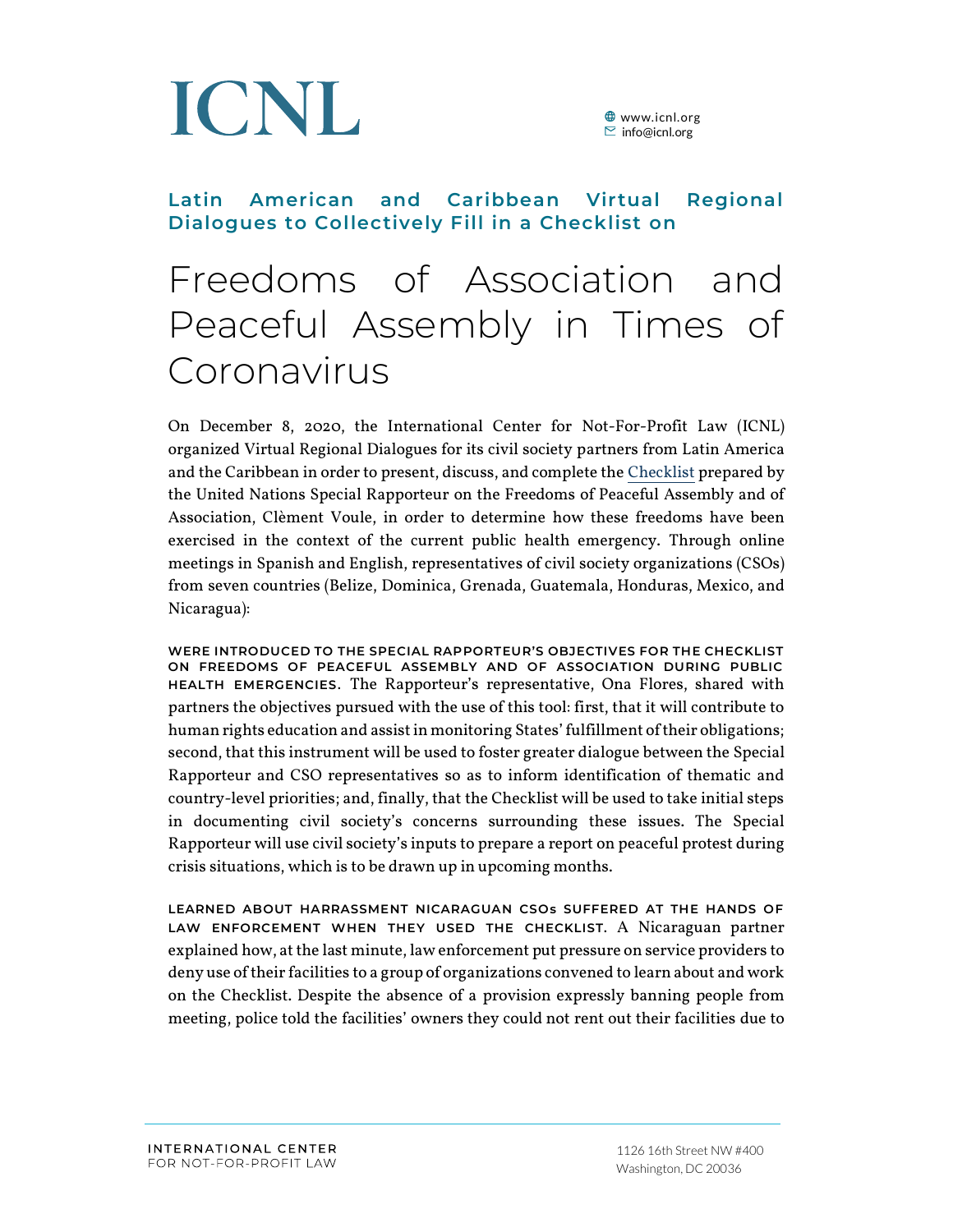

1/29/2021

the pandemic. This is consistent with a pattern of harassment and intimidation aimed at hindering human rights defenders' work.

**USED THE CHECKLIST TO ANALYZE THEIR STATES' FULFILLMENT OF THEIR OBLIGATIONS UNDER INTERNATIONAL LAW,** focusing on the issues that regional CSOs considered to be of greatest concern.

**IDENTIFIED BEST PRACTICES IN THEIR COUNTRIES TO HELP PROTECT THE EXERCISE OF CSO RIGHTS,** even in the context of a grave public health crisis.

**SELECTED PRIORITY ISSUES ON WHICH STAKEHOLDERS COULD BENEFIT FROM POLICY OPTIONS** based on international legal standards and comparative practices that exist in the region as well as other regions of the world.

Are States fulfilling their obligations to ensure the exercise of the rights to peaceful assembly and association in the context of the COVID 19 pandemic?

## Subregional trends

Using the Checklist, representatives of the seven countries participating in the Virtual Dialogues discussed and shared experiences on authorities' practices in their respective countries to determine whether such practices conform to international standards. Their comments revealed some common trends, supporting the conclusion that most of the State responses discussed were not in keeping with these standards. For example, ambiguously worded legal measures were discussed, which fail to mention the specific threats of COVID-19 that the measures seek to address, or which have not been clearly communicated to the population. Nevertheless, the discussions also identified some good practices, which, if widely disseminated, could further their adoption in other countries in the region. Below is a synthesis of the partners' discussion comparing pandemic responses in their countries to the Checklist indicators.

INDICATOR: ENSURING THAT THE NEW LEGAL MEASURES RESPECT HUMAN RIGHTS Practically all partners stated that the legal measures adopted in their countries during the pandemic did not comply with international human rights norms and standards, including those on the rights to freedom of peaceful assembly and of association. Only the partners from **MEXICO** responded that the measures adopted in their country did comply with those standards, noting that restrictions were not legally binding measures, but rather, protocols and recommendations for the population. All partners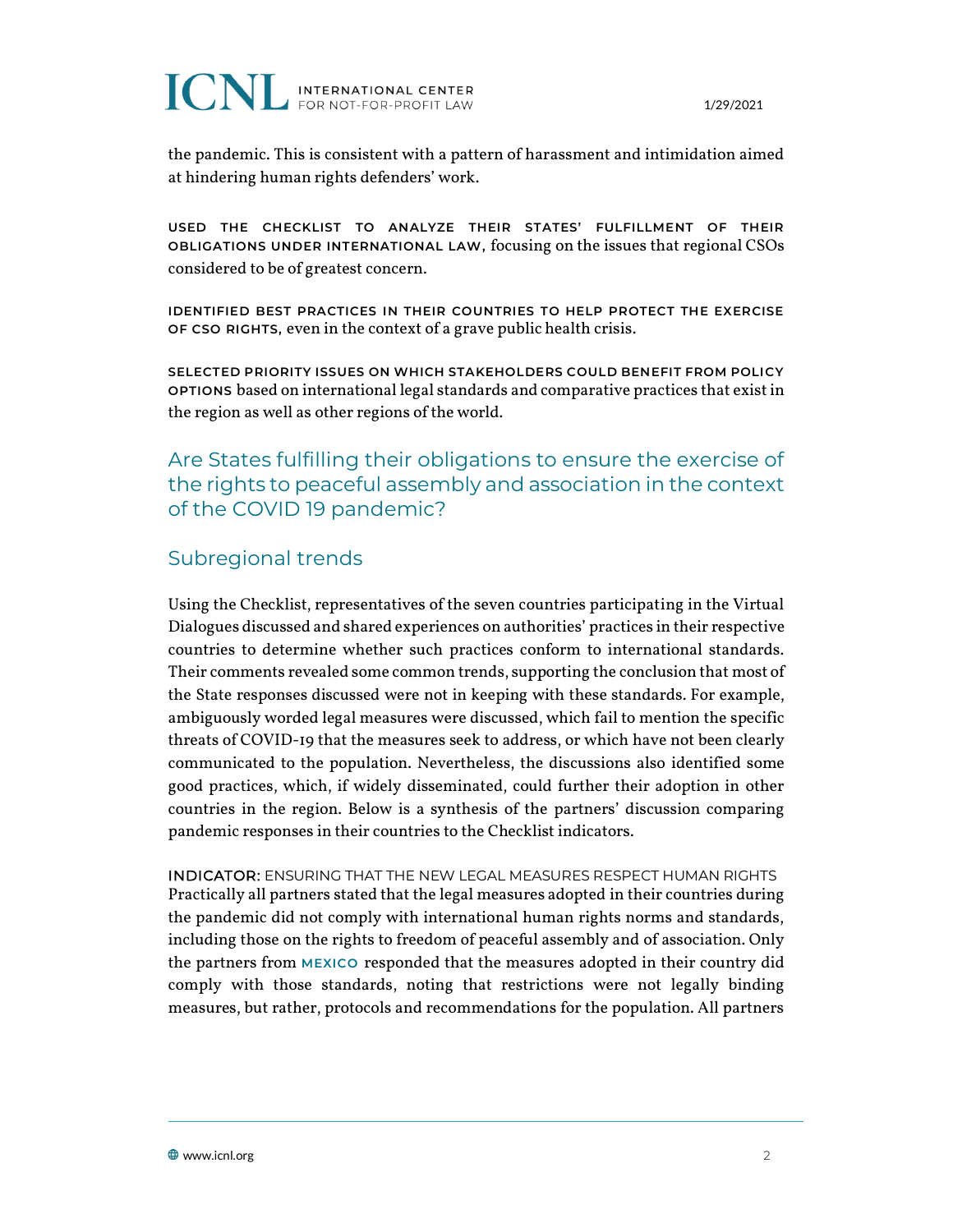# **ICNL INTERNATIONAL CENTER**

1/29/2021

agreed that public authorities could have done a better job communicating the need for the legal measures adopted in their countries and the content of such measures.

#### INDICATOR: ENSURING THAT THE PUBLIC HEALTH EMERGENCY IS NOT USED AS A PRETEXT FOR INFRINGING RIGHTS

All partners stated they were unaware of whether authorities had notified international and regional organizations about the suspension of the rights to freedom of peaceful assembly and of association in accordance with international treaties. They also noted that judicial and legislative oversight to ensure accountability and transparency with regard to the measures imposed was not effective. Only the partners from **HONDURAS** and **BELIZE** highlighted that the emergency measures in their countries had a limited time frame. Interestingly, partners from **BELIZE** and **GRENADA** explained that when authorities deny a permit to hold a meeting, they provide the grounds for the denial in writing. The partners did not have information, however, as to whether such denials were appealed or the outcomes of any appeals.

Partners from **BELIZE, GRENADA, DOMINICA, HONDURAS**, and **MEXICO** commented that authorities endeavor not to use lethal weapons, and that they use masks when overseeing public gatherings. Almost all partners underscored that excessive force had been used to disperse public gatherings that violated restrictions. The only exception to this practice was shared by a partner from **GRENADA,** who affirmed that the police had refrained from using force or making arrests *en masse* to disperse an unauthorized public gathering.

With regard to exploiting COVID-19 measures to harass and persecute civil society, partners from **HONDURAS, GUATEMALA**, and **MEXICO** mentioned that legislation in their countries prohibits harassment and persecution of civil society, political opponents, and journalists, but that these laws are not enforced. Against this backdrop, the situation described by the partners from **NICARAGUA** stands out. In that country, two laws were recently approved that hamper CSOs'work, although these are precisely the organizations that have mobilized in the context of the pandemic to assist vulnerable groups and affected people. Another Nicaraguan partner also pointed out that even though there are no legal restrictions on in-person gatherings, law enforcement has stopped meetings convened by CSOs from taking place, purportedly due to the situation of the pandemic.

#### INDICATOR: ENSURING INCLUSIVE PARTICIPATION BY CIVIL SOCIETY

Partners indicated that no undue restrictions had been imposed that would impact legally establishing associations in their countries. Nevertheless, associations face other kinds of obstacles, such as refusal of oversight agencies to recognize their organizations' decisions if they are taken in virtual meetings, as is the case in **MEXICO**.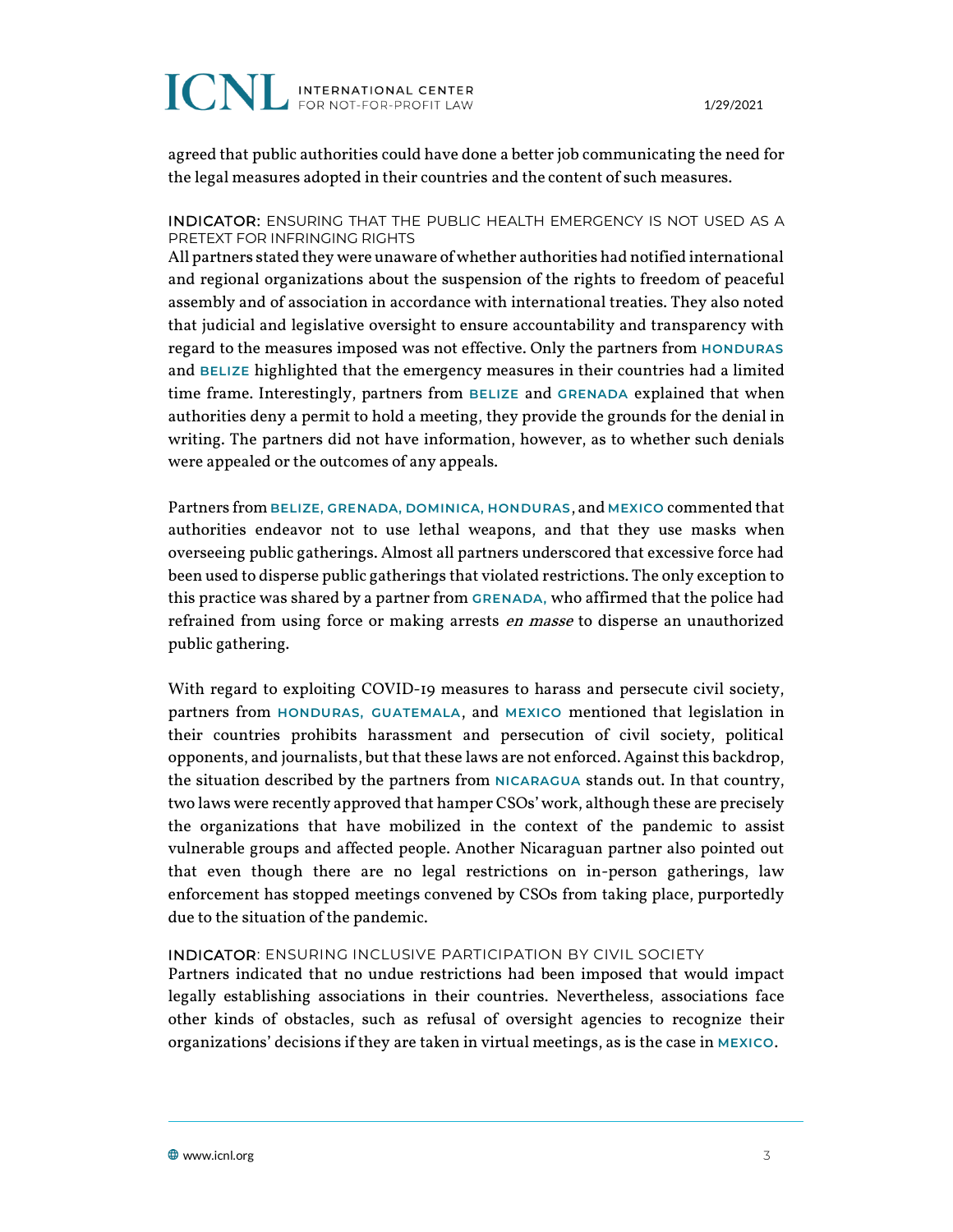

1/29/2021

With the exception of **NICARAGUA** and **HONDURAS**, State authorities of the countries represented at the meeting have recognized the essential role of CSOs as partners in responding to the COVID-19 crisis. However, this does not necessarily translate into an enabling legal environment that facilitates CSOs' work. Indeed, CSOs lack, for example, a conducive environment for participating in designing public health policies, or for accessing emergency public funding, according to statements from partners from **GUATEMALA, HONDURAS, NICARAGUA** and **MEXICO.** 

Partners from **NICARAGUA** presented a very troubling example of legal restrictions on resources received from foreign sources, which are provided for under that country's new Law on Registration of Foreign Agents. This Law was approved in a context of dire need for international cooperation assistance, given the grave economic and public health crises the country is facing. Additionally, it is concerning that no measures are known to have been adopted by the State in any of these countries to ensure the participation of women and women's organizations in decision-making on pandemic response.

#### INDICATOR: FREEDOM OF EXPRESSION MUST BE ENSURED

Although access to public information is guaranteed by law, the reliability and accessibility of information related to the pandemic was harshly criticized by all. The partners from **HONDURAS, NICARAGUA, GUATEMALA** and **MEXICO** commented that publicly disclosed information is usually confusing or unreliable, and there are scant institutional mechanisms to verify data provided by authorities. The partners from **GUATEMALA** noted that there was a pattern of repression againstjournalists and human rights defenders.

None of the partners were aware of measures to counter disinformation in any of the represented countries and the partners from **NICARAGUA** even mentioned that when independent media report on the pandemic and prevention measures, authorities characterize the information as fake. Partners also indicated that countries have adopted measures to quash freedom of expression, thereby limiting the free flow of information, through legal provisions such as Nicaragua's recently enacted Special Law on Cybercrime. This Law may dissuade CSOs from sharing information that is contrary to official policy, such as data on the number of people infected with COVID-19, as they could be accused of violating its provisions on sharing fake or misleading information, subjecting them to fines and even jail time.

#### Identified best practices